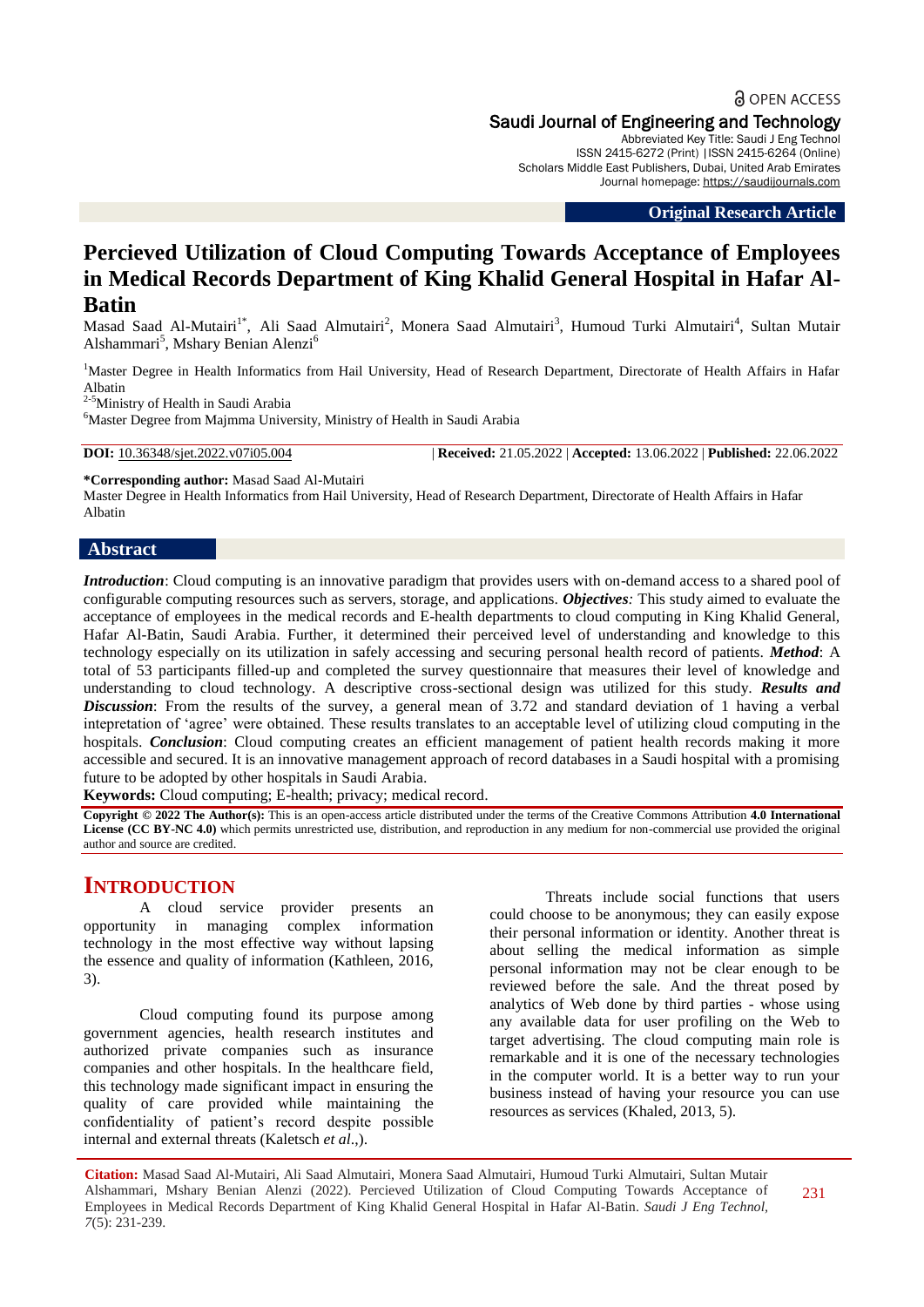These threats can range from simple personal information to as crucial as medical information or web analytics that would involve larger data files hacked by third party systems. Given these possible risks, the cloud computing"s role in data security is becoming more in-demand to ensure a secured business platform (Khaled, 2013, 5).

Cloud can work virtually in almost all devices and can do computing tasks in fields like education entertainment, medical, military operations, business, and finance. However, this paper focused specifically on the role of cloud computing in the health sector and its influence over the Kingdom of Saudi Arabia (Assad, 2015, 3).

# **REVIEW OF LITERATURE**

The healthcare landscape underwent major development in the past years owing to an excellent healthcare delivery system. Institutions like hospitals, research clinics, private health care institutions, and doctors continuously searched for solutions to address the emerging needs of patients. With the birth of cloud computing technology, healthcare services efficiency has seen advances like never before. Patients data have become more secured and yet retrievable in a single snap (Sunil, 2011, 3).

The Ministry of Health (MOH) of the Kingdom of Saudi Arabia relied on cloud computing in delivering its services to the people. With the utilization of cloud technology, MOH"s 1,200 primary health clinics and 255 hospitals across the country served the Saudi citizen and residents efficiently well (Emna, 2017, 12).

A further 120 hospitals and 1,000 clinics are currently under construction. Alongside the physical expansion, the health Ministry looks forward to ensuring a world-class level of the link between locations. Effective work the primary healthcare clinics must be connected to specialist centers. Clinicians want to have the ability to share patient data, seamlessly and securely, because they deal with 130 million patients a year (Emna, 2017, 12).

Health care services are a priority in Saudi Arabia has been given by the government. Health has invested greatly in terms of quality and quantity during the past few decades, as evidenced facilities by health availability throughout the Kingdom. The sector of Saudi healthcare is structured to encourage a basic platform of healthcare and the government is managing it through the health ministry and a lot of semigovernment organizations that operate medical services and hospitals for their employees. The private sector operators are also playing a key role in providing quality healthcare services in the Kingdom (Emna, 2017, 12).

Many studies have also been conducted to determine the challenges accompanying the implementation of cloud computing in hospitals. These studies have reported a lack of data security is the main challenge of using the technology. Mehraeen *et al*., (2017, 45) stated that health records contain very sensitive information that should only be accessed by relevant people such as health care providers. The author suggested that cloud computing increases data vulnerability to the security threat, affecting the privacy and confidentiality of patient's information. Mehraeen *et al*., (2017, 45) recommended that health care providers should provide authentication that limits access to a cloud virtualized network. Security measures will ensure electronic media records of patients are protected.

Cloud computing contributes significantly to the health information system in the healthcare industry. Sadoughi & Erfannia (2017, 101) suggested that advancements in technology used in health care, such as cloud computing, improve health care provision in hospitals. The main aim of the study was to identify the benefits and negative effects of cloud computing technology. The results of the study indicated that cloud computing is associated with economic benefits and information management. Cloud computing reduces the cost of operation and allows the proper storage of large amounts of information. However, cloud computing is challenged by security issues and restrictions of people.

Cloud computing has been adopted in different health organizations. Many studies have also cited factors that limit other health facilities from employing the technology. A study by Almubarak (2018, 54) showed that many organizations are working towards implementing the technology so that they can improve the decision-making process. 50% of health organizations in Saudi Arabia are using cloud computing to store patient MR (Almubarak, 2018, p. 54). However, some organizations have not adopted the technology because of the security issues associated with it. There is a need for health organizations to make quality decisions regarding the implementation of cloud computing.

The importance of cloud computing in processing and storing a large amount of information has also been explored. According to Rajabion *et al*., (2019, 280), health professionals recommend that organizations should adopt the use of cloud computing in storing MR because it ensures the safety of patient's information (Rajabion *et al*., 2019, p. 280). The authors claimed that data security is one of the challenges that health organizations should prepare to address when they deploy cloud computing in their systems. Nevertheless, cloud computing improves remote access to patients' information, which facilitates the security and safety of patient information.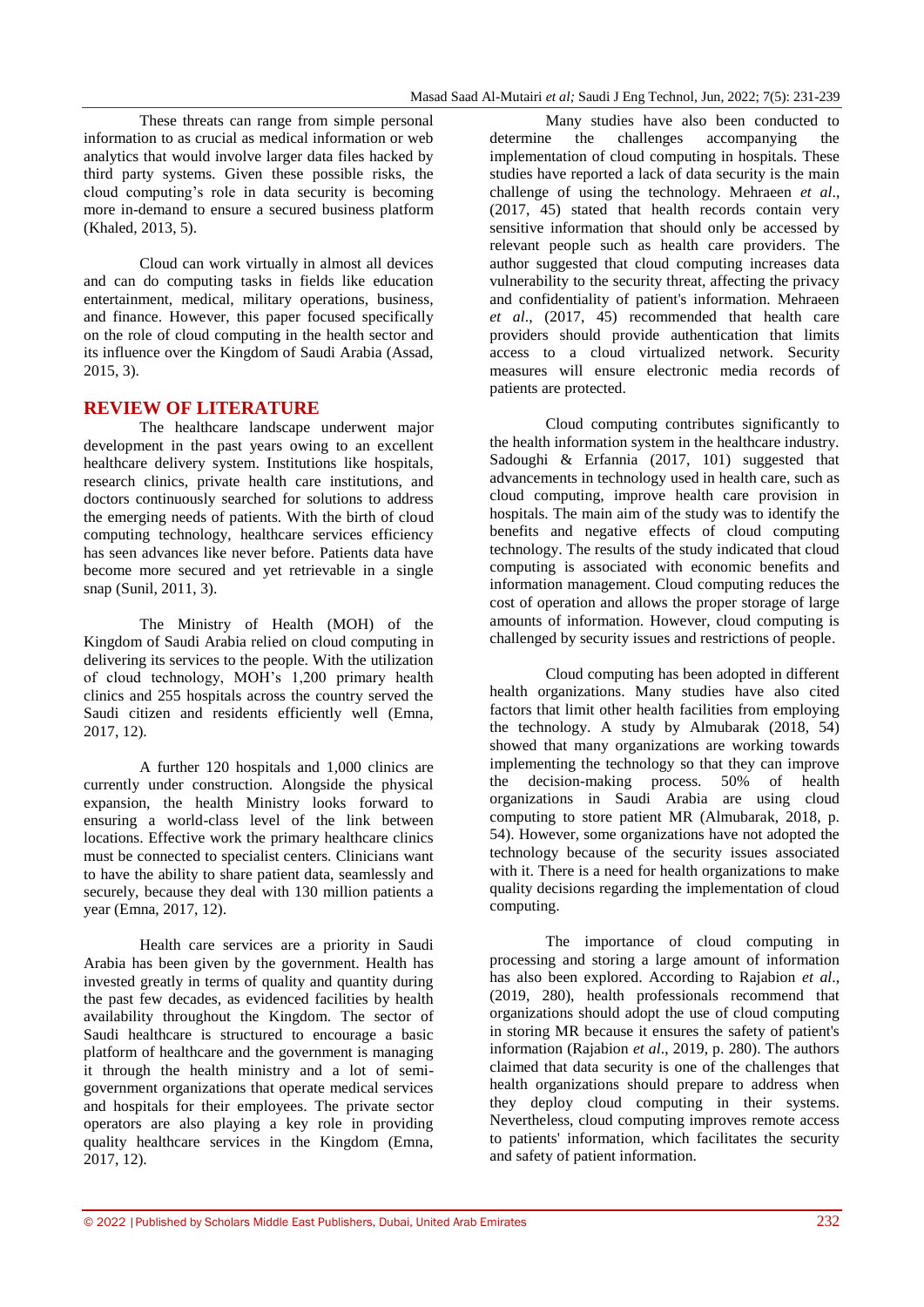# Research Question(s)

- 1. What is the level of utilization of cloud computing as perceived by Medical Records employees of King Khalid General Hospital in Hafar Al-Batin?
- 2. What is the level of understanding of Medical Records employees in King Khalid General Hospital in safely accessing personal health records of patients?

#### **Statement of Objectives**

This study aimed to measure and determined the 1) the extent of the participants level of knowledge and understanding towards cloud computing technology; and 2) determined its applicability and utilization in managing the health records of patients in King Khalid General Hospital, Hafar Al-Batin, Saudi Arabia.

### **MATERIALS AND METHODS**

#### **Research Design**

This study utilized a descriptive crosssectional research design. The study"s protocols were employed at King Khalid General Hospital in the city of Hafar Al-Batin, Kingdom of Saudi Arabia. This 300 bed capacity hospital is under the authority of the Kingdom's Ministry of Health. Both the hospital's department of Medical Record (MR) and E-health were the areas where the participants were recruited.

#### **Participants**

The study population is composed of 53 employees from the Medical Record and E-health department of the hospital. At the start, 60 questionnaires were distributed however only 53 of the questionnaires were completely and correctly answered. The eligibility criteria used in recruiting the sample are first, that they should be full-time employee of the MR and E-health departments; second, they are utilizing the cloud computing in their work in the department; and thirdly, they are familiar with the use of the cloud computing. The participants' age, gender and highest educational attainment were obtained. However, there was no prejudiced imposed with regards to these variables. A census sampling was employed in determining the number of participants. The personnel of both departments combined is sixty (60).

#### **Instrument**

Data were collected using the selfadministered questionnaire. It has two main parts and the first part asked about the demographic profile of the participants and the second part consist of sixteen (16) statements on the use of cloud computing technology. The statements were worded in a manner that presumably represents the thoughts, ideas and attitude towards the use of cloud computing by the participants. To respond to each statement, the participants will choose from a 5-point Likert scale ranging from 1

(strongly disagree) to 5 (strongly agree). The statements were all worded positively.

The tool was validated through a series of steps. After its conception followed by organizing the statements and properly wording them, it was subjected to a review by a panel of experts. The Cronbach's alpha was derived and the questionnaire obtained an alpha level of 0.897 which is translated to "acceptable" as its internal consistency level.

#### **Procedure**

The data collection for this study commenced in February2020 until March 2020. The permission was first obtained from the hospital director. After the hospital director provided permission, then I started the recruitment of participants by first determining the number of populations that qualifies based on the eligibility criteria. When it was determined, I provided the derived sample consent to participant. When all of the sample agreed to participate by filling-up the consent form, the questionnaire was distributed. The instructions in answering the questionnaire were provided to the participants and another appointment was set for those who preferred to have the questionnaire collected on a particular date.

#### **Ethical Considerations**

Ethical approval for this study was provided by the University Ethics Committee of the University of Hail, Saudi Arabia with Ethics Review Board Approval Number H-2020-045.

#### **Data Analysis**

Data were analyzed using SPSS version 11.5 (Chicago, IL, USA) and a statistician was consulted to validate the results derived. The demographic profiles of the participants such as age, gender and highest educational attainment were presented using frequency distribution percentage distribution. For the responses in the questionnaires, mean and standard deviation were used. For the inferential derivation of results, one-way ANOVA and Kruskal-Wallis tests were utilized. Tests results significance were set at  $p < 0.05$  level.

### **STATISTICAL ANALYSIS**

Data were analyzed using SPSS version 11.5 (Chicago, IL, USA) and a statistician was consulted to validate the results derived. The demographic profiles of the participants such as age, gender and highest educational attainment were presented using frequency distribution percentage distribution. For the responses in the questionnaires, mean and standard deviation were used. For the inferential derivation of results, one-way ANOVA and Kruskal-Wallis tests were utilized. Tests results significance were set at  $p < 0.05$  level.

### **RESULTS**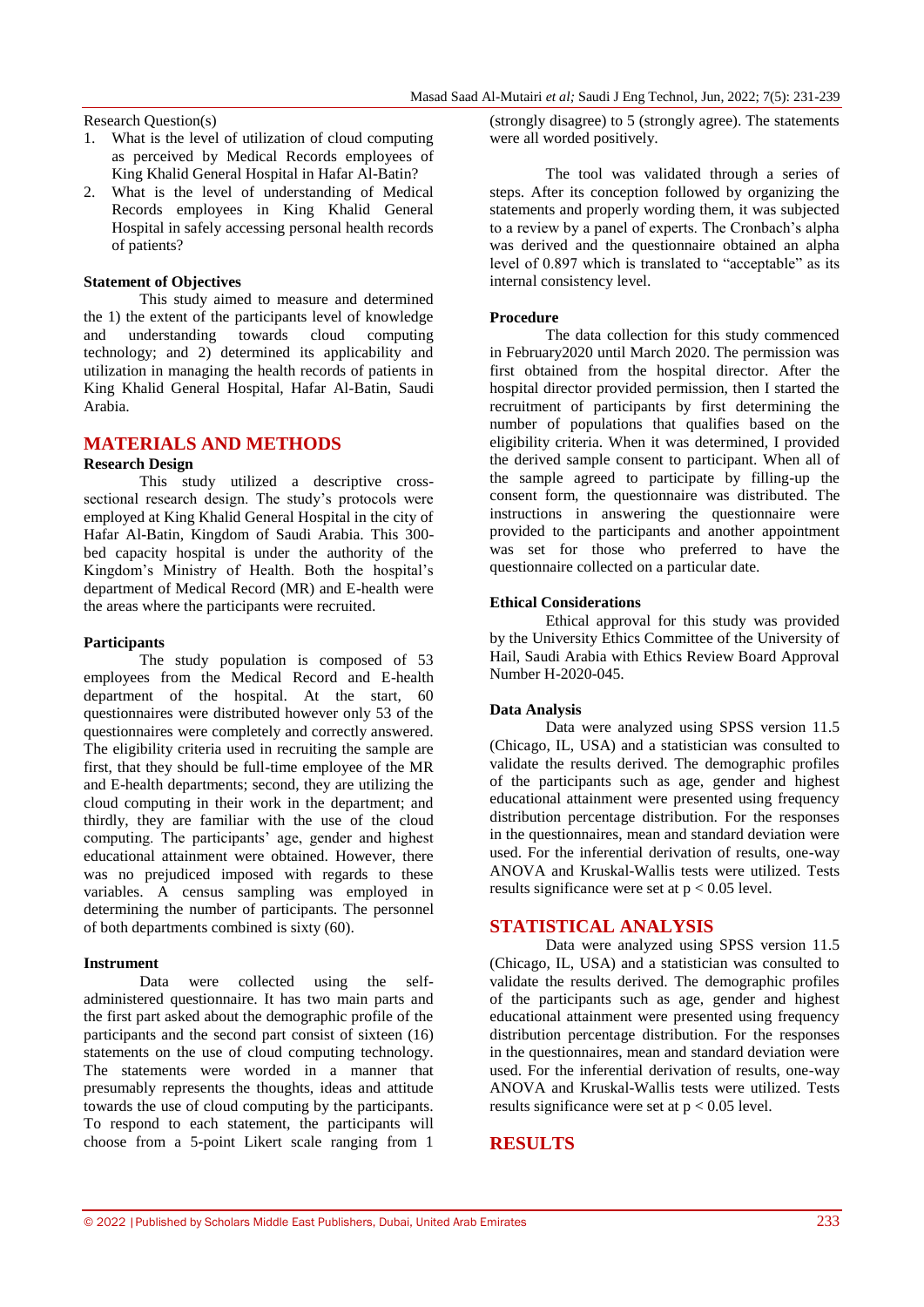| Table 1: Demographic Profile of the Participants, N= 53 |                |                               |                                |  |  |  |  |  |
|---------------------------------------------------------|----------------|-------------------------------|--------------------------------|--|--|--|--|--|
| <b>Profile</b>                                          |                | <b>Frequency Distribution</b> | <b>Percentage Distribution</b> |  |  |  |  |  |
| Department                                              | Medical record | 45                            | 84.9                           |  |  |  |  |  |
|                                                         | E-health       | 8                             | 15.1                           |  |  |  |  |  |
|                                                         | Total          | 53                            | 100                            |  |  |  |  |  |
| Age in years                                            | 19-24          | 3                             | 5.7                            |  |  |  |  |  |
|                                                         | $25 - 34$      | 13                            | 24.5                           |  |  |  |  |  |
|                                                         | 35-44          | 34                            | 64.2                           |  |  |  |  |  |
|                                                         | $45 - 54$      | 3                             | 5.7                            |  |  |  |  |  |
|                                                         | Total          | 53                            | 100                            |  |  |  |  |  |
| Gender                                                  | Male           | 38                            | 71.7                           |  |  |  |  |  |
|                                                         | Female         | 15                            | 28.3                           |  |  |  |  |  |
|                                                         | Total          | 53                            | 100                            |  |  |  |  |  |
| <b>Highest Educational Attainment</b>                   | High School    |                               | 1.9                            |  |  |  |  |  |
|                                                         | Diploma        | 25                            | 47.2                           |  |  |  |  |  |
|                                                         | Baccalaureate  | 26                            | 49.1                           |  |  |  |  |  |
|                                                         | <b>Masters</b> | 1                             | 1.9                            |  |  |  |  |  |
|                                                         | Total          | 53                            | 100                            |  |  |  |  |  |

Table 1 shows that out of the total 53 participants, 84.9% of them are in medical record and 15.1% are in the E-health in terms of the department variable. While for age in years distribution, most of the participants belong to the 35-44 years old bracket at 64.2% and the other age group in decreasing order are 25-34 years old at 24.5%; and age groups 19-24 years old and 45-54 years old at 5.7% each. In terms of gender distribution, most of the participants are male comprising 71.7% while females are at 28.3%. For the highest educational attainment variable, the participants who have finished baccalaureate degree is at 49.1% which is just a percent higher than those diploma holders at 47.2%. High school and master's degree holders both have 1.9% each of the total participants.

|              | <b>Statement</b>                                                                                          | <b>Mean</b> | <b>Standard</b>  | Rank           | <b>Verbal</b>  |
|--------------|-----------------------------------------------------------------------------------------------------------|-------------|------------------|----------------|----------------|
|              |                                                                                                           |             | <b>Deviation</b> |                | Interpretation |
| $\mathbf{1}$ | The administration encourages the hospital to use cloud computing<br>services                             | 3.30        | 1.324            | 14             | Neutral        |
| 2            | In general, my workplace gives importance and supports the use of<br>cloud computing services             | 3.38        | 1.259            | 13             | Agree          |
| 3            | There is a great availability of quality cloud computing systems and<br>applications                      | 3.02        | 1.217            | 15             | Neutral        |
| 4            | I have the resources to use cloud computing services                                                      | 3.64        | .963             | 12             | Agree          |
| 5            | I can use cloud computing services in my workplace                                                        | 2.91        | 1.043            | 16             | Neutral        |
| 6            | I hesitate to use cloud computing services for fear of making<br>mistakes I can't correct                 | 3.96        | .980             | 6              | Agree          |
| 7            | Cloud computing services are useful in my workplace                                                       | 4.17        | .893             | 1              | Agree          |
| 8            | Cloud computing services enable me to do my job more quickly and<br>save my time                          | 3.74        | .902             | 10             | Agree          |
| 9            | Cloud computing services are easy to use as working in medical<br>records                                 | 4.02        | .990             | $\overline{4}$ | Agree          |
| 10           | Hospital management provides patient privacy using the cloud<br>computing                                 | 3.98        | 1.009            | 5              | Agree          |
| 11           | The hospital administrator advocates patient's privacy with the use of<br>cloud computing                 | 3.66        | 1.055            | 11             | Agree          |
| 12           | There is good cooperation between the hospital units to maintain<br>patient privacy using cloud computing | 3.83        | .955             | 9              | Agree          |
| 13           | Patients should have control access to their personal health<br>information                               | 3.89        | .870             | 8              | Agree          |
| 14           | Cloud computing protects healthcare information from damage, loss<br>and unauthorized alteration          | 4.09        | .966             | 2              | Agree          |
| 15           | The manager sees patient privacy issues with the standard rules and<br>regulations of cloud computing.    | 4.08        | .646             | 3              | Agree          |
| 16           | Hospital management procedures show that patient privacy is a top<br>priority                             | 3.91        | .946             | $\overline{7}$ | Agree          |
|              | <b>TOTAL</b>                                                                                              | 3.72        | 1.00             | $\mathbb{L}$   | Agree          |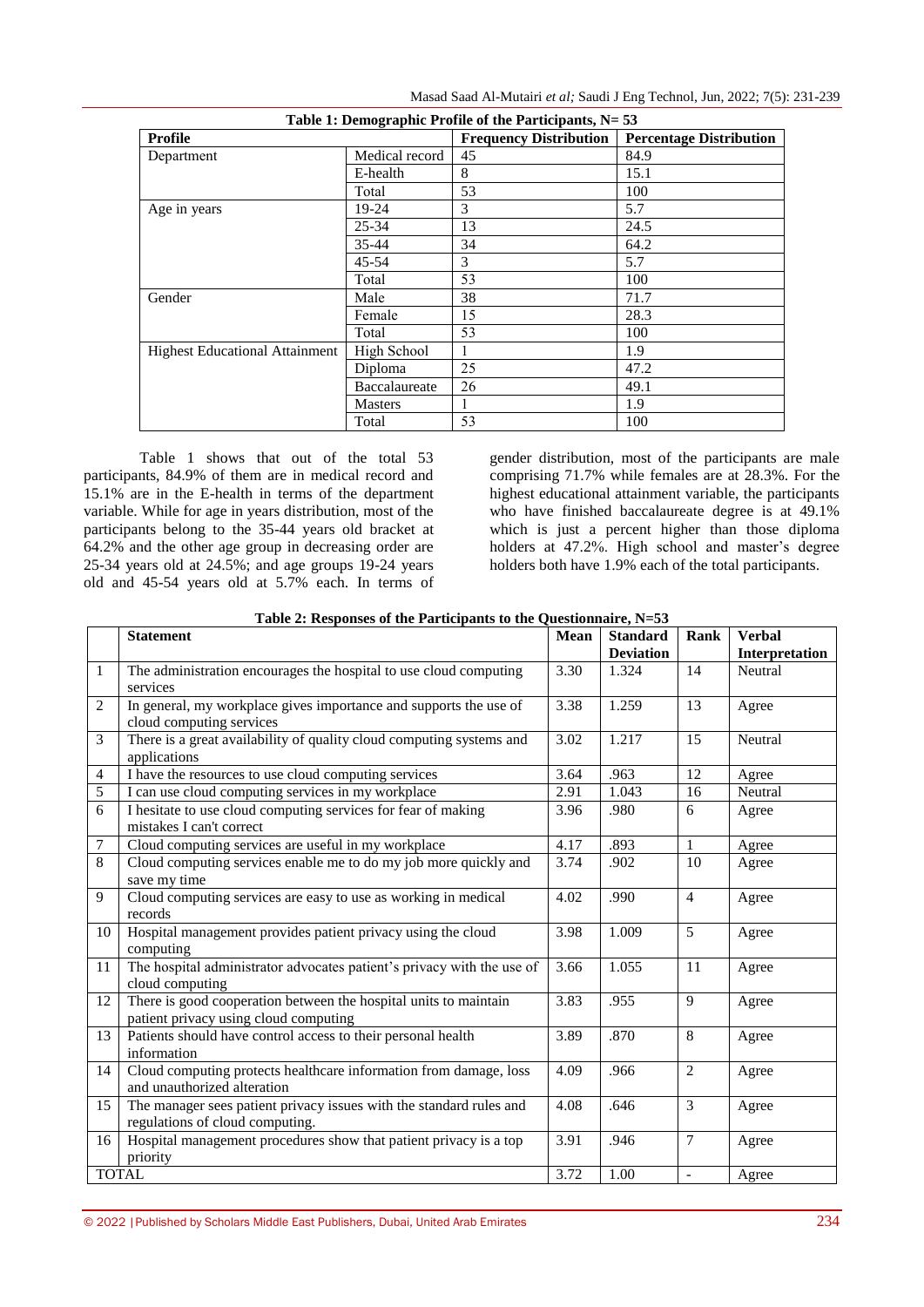Table 2 summarizes the responses of the participants to the 16 statements of the questionnaire. With a general mean of 3.72 and standard deviation of 1.00, these values correspond to the verbal interpretation of Agree. It is fair to say that the participants agree in the use of cloud computing as represented by averaging their responses to the 16 statements.

As shown in table 2, statement numbers 1, 2, 3, 11, 5 and 10 are in the top five, respectively, when all statements are ranked from most responses to the least responses. On the other hand, the statements 9, 6, 14, 4, 12, 16, 8, 7, 13 and 15, respectively, were given the least responses.

The statement that obtained most responses is statement 7 which states that "Cloud computing services are useful in my workplace" having a mean of 4.17 and a standard deviation of 0.893 and a verbal interpretation of Agree. Statements 14 "Cloud computing protects healthcare information from damage, loss and unauthorized alteration" having a mean of 4.09 and standard deviation of 0.966 takes the second spot with a verbal interpretation of Agree.

At the most bottom spot among all the 16 statements is statement 5 "I can use cloud computing services in my workplace" with a mean of 2.91 and a standard deviation of 1.043 with a verbal interpretation of "Neutral."

| Tuble of Trollie's armores and the Direct ences in Responses, 19–00 |                       |                       |    |                    |              |      |  |  |
|---------------------------------------------------------------------|-----------------------|-----------------------|----|--------------------|--------------|------|--|--|
| <b>Profile Variables</b>                                            |                       | <b>Sum of Squares</b> | df | <b>Mean Square</b> | $\mathbf{F}$ | Sig. |  |  |
| Department                                                          | <b>Between Groups</b> | .508                  |    | .254               | .557         | .576 |  |  |
|                                                                     | Within Groups         | 22.761                | 50 | .455               |              |      |  |  |
|                                                                     | Total                 | 23.269                | 52 |                    |              |      |  |  |
| Age                                                                 | <b>Between Groups</b> | 1.135                 | 3  | .378               | .837         | .480 |  |  |
|                                                                     | Within Groups         | 22.134                | 49 | .452               |              |      |  |  |
|                                                                     | Total                 | 23.269                | 52 |                    |              |      |  |  |
| <b>Highest Educational Attainment</b>                               | <b>Between Groups</b> | 4.919                 | 3  | 1.640              | 4.378        | .008 |  |  |
|                                                                     | Within Groups         | 18.350                | 49 | .374               |              |      |  |  |
|                                                                     | Total                 | 23.269                | 52 |                    |              |      |  |  |

**Table 3: Profile Variables and the Differences in Responses, N=53**

Table 3 shows the results on the difference between the attitude of the participants to the use of cloud computing when they are grouped according to department, age and highest educational attainment. A one-way ANOVA was used to derive the results.

In terms of the department variable, the results show that there is no difference whether the participants are in the E-health or medical record in the utilization of cloud computing. With an F value of 0.557, it shows that there is no difference when they are grouped according to the two departments at significant value of 0.576 which is higher than 0.05 level of significance, and is interpreted as having no significant difference.

On the same table, the results show that there are no significant difference in the utilization of cloud of computing when the participants are grouped according to their age brackets With an F value of 0.837 and a significant value of 0.480 which is higher than 0.05 level of significance, this is interpreted therefore as having no significant difference in the age variable.

For the profile variable highest educational attainment, the results however manifest a different result compared to the two previously mentioned variables, age and department. This time it revealed that the highest educational attainment of the participants towards the utilization of cloud computing makes a significant difference. With an F value of 4.378 and a significant value of 0.008 which is lower than 0.05 level of significance, this is interpreted therefore as having a significant difference in the highest educational attainment variable.

| N  |       | <b>Chi-Square</b> | df               | Sig.  |
|----|-------|-------------------|------------------|-------|
|    | 5.00  | 12.696            | 3                | 0.005 |
|    | 34.38 |                   |                  |       |
|    | 21.50 |                   |                  |       |
|    | .50   |                   |                  |       |
| 53 |       |                   |                  |       |
|    |       |                   | <b>Mean Rank</b> |       |

Table 4 shows the results on the difference between the attitudes of the participants to the utilization of cloud computing when they are grouped according to their highest educational attainment. A Kruskal-Wallis test was used to derive the results.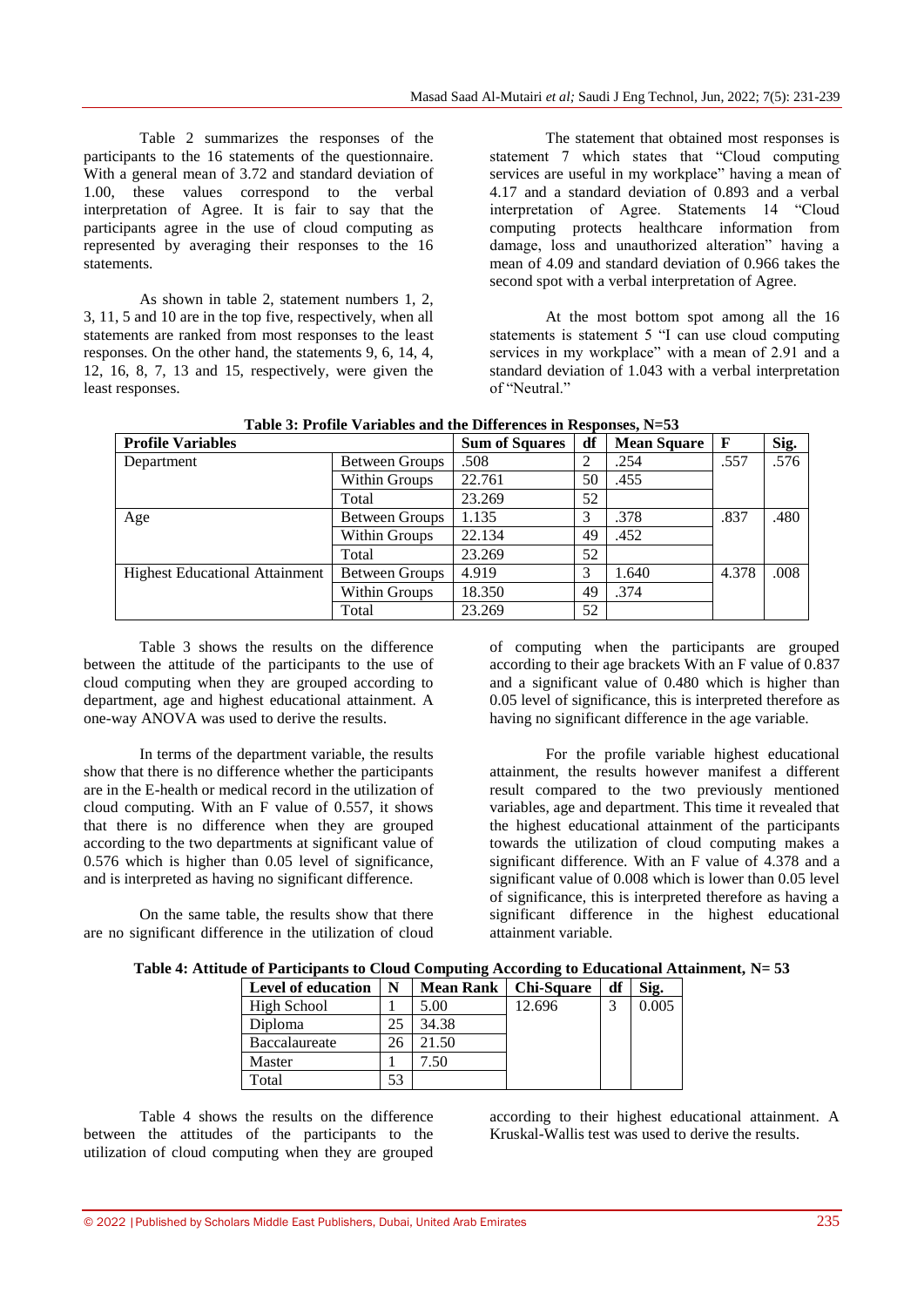The results convey that there is a significant difference in the use of cloud computing when grouped according to this profile variable. Diploma degree holders obtained the highest mean with 34.38 while those who finished high school had the lowest mean rank of 5.

|  |  |  |  |  |  |  |  | Table 5: The differences between the answers according to gender, $N=53$ |  |
|--|--|--|--|--|--|--|--|--------------------------------------------------------------------------|--|
|--|--|--|--|--|--|--|--|--------------------------------------------------------------------------|--|

| Gender | N  | <b>Mean</b> | <b>Std. Deviation</b> | <b>Std. Error Mean</b> | Sig | m        |
|--------|----|-------------|-----------------------|------------------------|-----|----------|
| Male   | 38 | 3.5789      | .69388                | 11256                  |     | $-1.622$ |
| Female |    | 3.9048      | .55504                | 14331                  |     |          |
| Total  | 53 |             |                       |                        |     |          |

Table 5 demonstrates that there is no difference between responses to the questionnaire of the participants when grouped according to their gender. With a significant value of 0.111 which is more than 0.05 level of significance. This indicates that there are no statistically significant differences between their attitude towards the use of cloud computing.

# **DISCUSSION**

Many countries in the world are now utilizing cloud computing as their primary database in the management of their health systems. The European Union countries are facing the challenges of innovations in healthcare services. These innovations in areas of economy, politics, health, and human resource are being connected to digital platforms like cloud technology (Aarestrup *et al*., 2020). Baillie (2014) emphasized the very significance of using medical records contemplated with technologies to speed the process of managing information in the hospitals (Baillie 2014). One example of this is India. The Indian government initiated an enormous public health innovation that targets the importance of creating a management system that allows medical records to become accessible whenever they are needed (Balsari *et al.*, 2018). In Saudi Arabia, social media platforms have enabled information-sharing across many pathways. This process has connected people through a large network of electronic media platforms. This same system is being utilized in hospitals across the Kingdom (Al-Muhtadi *et al*., 2019). One identical program of cloud computing introduces in Saudi Arabia is the mHealth which enables a framework that helps catalyze an operation called gig economy. This gig economy, in turn, allows the sharing of medical information across many channels within different hospital systems. This new system like cloud computing integrates technology to the world of health care services making it more advanced and innovative (Alanezi and Alanzi 2020).

Saudi Arabia has one of the most advanced monitoring registry systems of implantable biomedical devices. The national standardized policies and regulations that govern the functionality of this system made the goals of cloud-based Implantable Medical Device Registry (IMDR) successful. The system is now being implemented at a national level across the Kingdom (Alshagathrh *et al*., 2018). In other parts of the world, the USA for instance, a body sensor network is used to collect personal health records. From the

device, this will be encoded in a cloud-based data system. This system promotes optimal health services without the risk of committing an error and breaching ethical protocols (Bao, Chen, and Yang 2017). This technology is comparable to the use of robotics that helps the surgeon"s hands target proper and accurate actions during actual surgeries. With the aid of humaninitiated actions, the robot functions under the control of a human brain. This is the same mechanism that supports cloud computing in managing the health records of patients. It is still manned by a human decision yet the precision and speed of processing the tasks are done through the help of technology (Bhandari, Zeffiro, and Reddiboina 2020).

One of the ways cloud computing manages health records is through what is called OAIS or Open Archival Information System. This is a model used to organize data and at the same time a resource system for care centers like hospitals and primary health centers. This archival storage system is being utilized in some different hospitals in Saudi Arabia (Celesti *et al*., 2018). Almost ninety-percent of the participants in this study have either finished diploma or baccalaureate degrees and within the age bracket of thirty-five to forty-four years old. It is necessary to determine the readiness of the employees who will be utilizing cloud computing technology since it requires a high level of thinking and command of many procedural codes. Cloud computing itself is governed as well by ethical rules. However, the nature of the ethicality of cloud computing may be different in some ways. The bottomline of this nature is that cloud computing in itself is a form of a business platform that operates within; prescribed rules (de Bruin and Floridi 2017).

In rural China, a cloud-based electronic health record or EHR was adopted by village doctors and health personnel. The approach had been proven efficient for the care providers to properly determine the needs of their patients and help them track the recovery of each one. It also helped them discover factors in the environment that may have an indirect impact on the health and well-being of the villagers (Alshagathrh *et al*., 2018; Lin *et al*., 2014). The results of this study convey that the responses of the participants are very much aligned with other hospitals in the world. For instance, the five top responses to the questionnaire illustrate the "*the administration encourages the hospital to use cloud computing services'* along with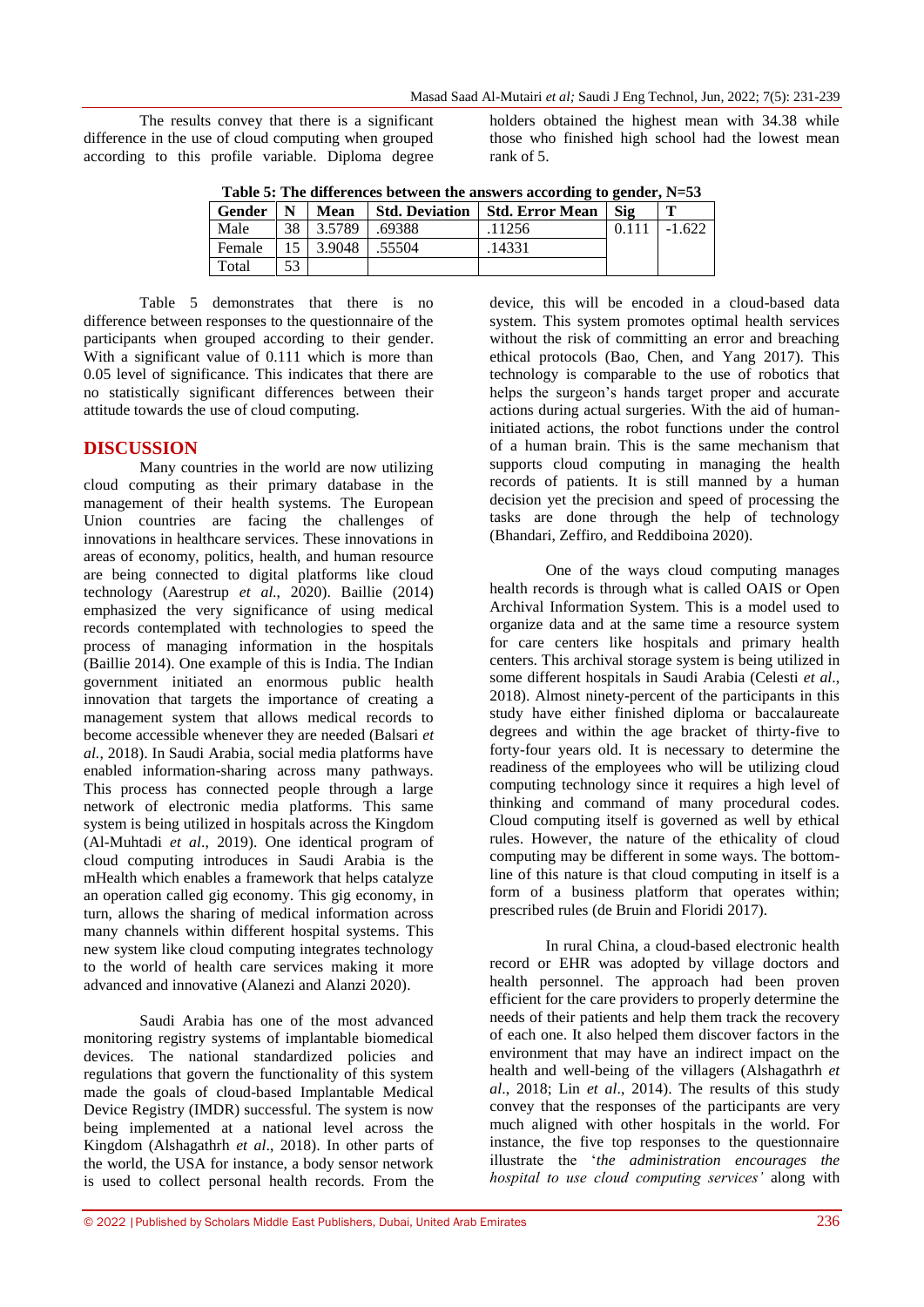other statements like "*my workplace gives importance and supports the use of cloud computing services', 'there is a great availability of quality cloud computing systems and applications', 'hospital management provides patient privacy using the cloud computing'*  and *'The hospital administrator advocates patient's privacy with the use of cloud computing.'* Several studies (Liu *et al*., 2018; Liu *et al*., 2020; Low and Hsueh Chen 2012; Miras *et al*., 2018; Wu *et al*., 2017; Mirza and El-Masri 2013) concur with these statements.

In relation to table 3 showing the difference in the responses of the participants in the use of cloud technology when they are grouped according to gender, highest educational attainment, and age which conveys the results having no significant difference. These results are supported by a number of studies (Chung and Fong 2014; Ermakova, Fabian, and Zarnekow 2016; Lucas *et al*., 2015; Melillo *et al*., 2015). One unique system adopted in Japan in 2017 which is similar to cloud-based technology allows patients to have a centric system. This further enables the health staff to provide a sense of security to patients at the same time understand the patient's condition before making a necessary home visit. It helped the elderly population compared to other types of patients at a different age bracket (Nomoto *et al*., 2017).

In terms of educational attainment, the level of education determines the extent of understanding and proper utilization of cloud-based technology. While this is a fact, several programs and activities in the baccalaureate degree of students especially those in nursing and allied health courses understood the need to integrate courses in their courses and academic degrees (Abell and Jones 2010; Karasik, Maddox, and Wallingford 2004; Larsen *et al*., 2018). Thus, the results are shown in table 5 only provides a perspective with a great deal of analyzing the impact of education as a requisite in the implementation of cloud computing technology.

#### **CONCLUSIONS**

In this study, many elements and factors have shown to be affecting the way and processes how cloud technology should be adopted and used in hospitals. Variables such as age, gender and highest educational attainment should be considered in determining the ability of an employee the utilize cloud-based technologies.

Though in the study it showed no significant difference when it comes to these variables when considering them to become a measure of one"s success in cloud technologies. On the other hand, these considerations can become effective means to further enhance the need of the employees to advance further their knowledge to this innovative software. The challenges and predicaments of organizing and managing data in the workplace are essential things to be scrutinized. Much have been known about this promising technology and yet there is still a lot to learn from it. Since technology is in a continuous change of modification, innovation and perfection, the people using it and benefitting from must proceed towards the same pattern.

Lives have changed dramatically because of technologies, not only cloud computing innovations but in a general sense. However, there had been no disadvantages and pitfalls that came with these advancements. It also has its probable harm and drawbacks. This is a truth that should be known to all. Yet, during all these years of continuous improvement in the healthcare industry to make healthcare services efficient, accessible, safe and secure, it also comes with a great price. Nonetheless, hospitals in Saudi Arabia perceive cloud computing as innovation and a promising tool that will better enhance the services for the sick and well citizens of the country.

#### **List of Abbreviations**

| <b>Abbreviations</b> | <b>Meaning</b>                                            |
|----------------------|-----------------------------------------------------------|
| <b>EHR</b>           | Electronic Health Record                                  |
| <b>SPSS</b>          | <b>Statistical Products and Services Solution Program</b> |
| <b>ANOVA</b>         | Analysis of Variance                                      |
| <b>EMR</b>           | <b>Electronic Medical Record</b>                          |
| <b>MOH</b>           | Ministry of Health                                        |
| <b>MR</b>            | <b>Medical Record</b>                                     |
| <b>IMDR</b>          | <b>Implantable Medical Device Registry</b>                |
| <b>OAIS</b>          | Open Archive Information System                           |
| mHealth              | Mobile Health                                             |

#### **Table 6: List of abbreviations**

#### **Appendix**

# Reliability Test

Cronbach Alpha

For the purpose of checking the reliability of the tool, I used the equation Cronbach Alpha, and the value of the reliability factor of the total degree

according to the equation Cronbach Alpha (0.800), which is a high value. The objective of this analysis is to obtain the same data when re-studying, using the same study tool under the same conditions.

Tool reliability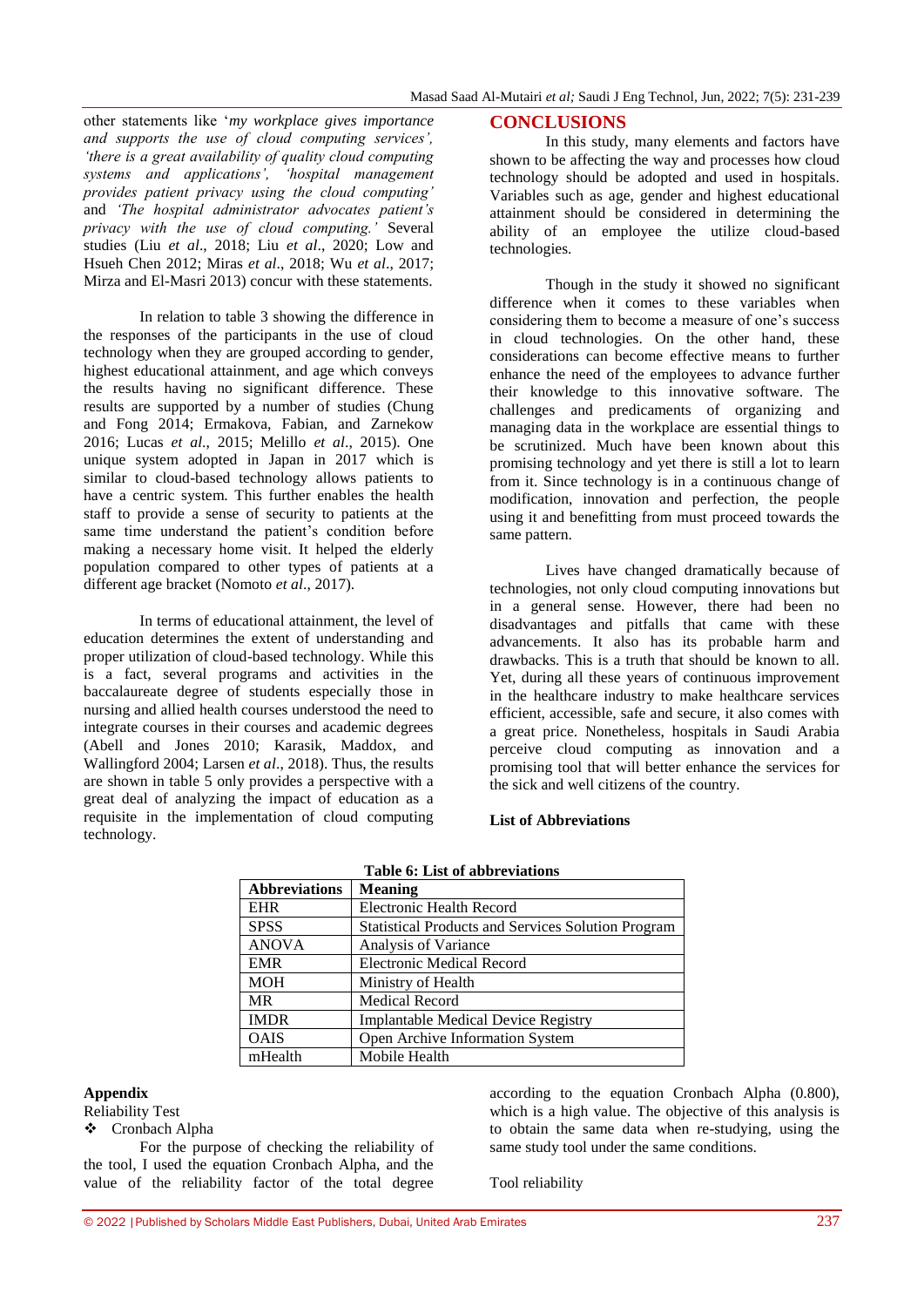| Masad Saad Al-Mutairi et al; Saudi J Eng Technol, Jun, 2022; 7(5): 231-239 |  |
|----------------------------------------------------------------------------|--|
|----------------------------------------------------------------------------|--|

|        |          |             | Tool domain | No of tool phrases |        | Cronbach Alpha value |             |        |             |
|--------|----------|-------------|-------------|--------------------|--------|----------------------|-------------|--------|-------------|
|        |          |             |             | 20                 |        |                      | 0.800       |        |             |
| phrase |          | Correlation | phrase      | Correlation        | phrase |                      | Correlation | phrase | Correlation |
|        | 0.241    |             | 6           | $.346*$            | 11     |                      | $.343*$     | 16     | $.785**$    |
|        | $.493**$ |             |             | $.503**$           | 12     |                      | $.330*$     | 17     | $.674**$    |
| 3      | $.576**$ |             | 8           | .491**             | 13     |                      | 0.156       | 18     | .489**      |
|        | $.390*$  |             | 9           | .584**             | 14     |                      | $.538**$    | 19     | .588**      |
|        | 0.065    |             | 10          | $.381*$            | 15     |                      | .594**      | 20     | $.417**$    |

\*Correlation is significant at the 0.05 level (2-tailed).

\*\*Correlation is significant at the 0.01 level (2-tailed).

Phrases no  $(1, 5, 13)$  are not significant

| Department         | $\Box$ Medical record $\Box$ E-health                                        |
|--------------------|------------------------------------------------------------------------------|
| Age                | $\Box$ 19-24 $\Box$ 25-34 $\Box$ 35-44 $\Box$ 45-54 $\Box$ 55 or older       |
| Gender             | $\Box$ Male $\Box$ Female                                                    |
| Nationality        | $\Box$ Saudi $\Box$ Non-Saudi                                                |
| Level of education | $\Box$ High School $\Box$ Diploma $\Box$ Bachelor $\Box$ Master $\Box$ Other |

|                         | $\ldots$ repetions in Questionian c (if applicable)                                          | <b>Strongly</b>      | <b>Disagree</b>      | <b>Neutral</b>       | Agree                | <b>Strongly</b>   |
|-------------------------|----------------------------------------------------------------------------------------------|----------------------|----------------------|----------------------|----------------------|-------------------|
|                         |                                                                                              | <b>Disagree</b>      |                      |                      |                      | Agree             |
| $\mathbf{1}$            | The administration encourages the hospital to use cloud                                      |                      | □                    | □                    | □                    |                   |
|                         | computing services                                                                           |                      |                      |                      |                      |                   |
| $\mathbf{2}$            | In general, my workplace gives importance and                                                | □                    | П                    | $\Box$               | $\Box$               | □                 |
|                         | supports the use of cloud computing services                                                 |                      |                      |                      |                      |                   |
| 3 <sup>1</sup>          | There is a great availability of quality cloud computing                                     | □                    | □                    | □                    | □                    | □                 |
|                         | systems and applications                                                                     |                      |                      |                      |                      |                   |
| $\overline{\mathbf{4}}$ | I have the resources to use cloud computing services                                         | $\Box$               | $\overline{\square}$ | $\Box$               | $\Box$               | $\Box$            |
| 5 <sup>5</sup>          | I can use cloud computing services in my workplace                                           | $\overline{\square}$ | $\Box$               | $\Box$               | $\Box$               | $\Box$            |
| 6                       | I hesitate to use cloud computing services for fear of                                       | $\Box$               | $\Box$               | $\Box$               | $\Box$               | $\overline{\Box}$ |
|                         | making mistakes I can't correct                                                              |                      |                      |                      |                      |                   |
| 7 <sup>1</sup>          | Cloud computing services are useful in my workplace                                          | □                    | $\Box$               | □                    | □                    | □                 |
| 8                       | Cloud computing services enable me to do my job more                                         | $\Box$               | $\Box$               | □                    | $\Box$               | $\Box$            |
|                         | quickly and save my time                                                                     |                      |                      |                      |                      |                   |
| 9                       | Cloud computing services are easy to use as working in                                       | $\Box$               | $\Box$               | $\Box$               | $\Box$               | $\Box$            |
|                         | medical records                                                                              |                      |                      |                      |                      |                   |
| 10                      | Hospital management provides patient privacy using                                           | □                    | □                    | $\Box$               | □                    | □                 |
|                         | the cloud computing                                                                          |                      |                      |                      |                      |                   |
| 11                      | The hospital administrator advocates patient's privacy                                       | $\overline{\square}$ | $\Box$               | $\overline{\square}$ | $\overline{\square}$ | $\Box$            |
|                         | with the use of cloud computing                                                              |                      |                      |                      |                      |                   |
| 12                      | There is good cooperation between the hospital units to                                      | □                    | □                    | □                    | □                    | □                 |
|                         | maintain patient privacy using cloud computing                                               |                      |                      |                      |                      |                   |
| 13                      | Patients should have control access to their personal<br>health information                  | $\Box$               | $\Box$               | $\Box$               | $\Box$               | $\Box$            |
|                         |                                                                                              | □                    | □                    | $\Box$               | □                    | $\Box$            |
|                         | Cloud computing protects healthcare information from                                         |                      |                      |                      |                      |                   |
| 14<br>15                | damage, loss and unauthorized alteration<br>The manager sees patient privacy issues with the | □                    | П                    | $\Box$               | $\Box$               | $\Box$            |
|                         | standard rules and regulations of cloud computing.                                           |                      |                      |                      |                      |                   |
| 16                      | Hospital management procedures show that patient                                             | □                    | $\Box$               | $\Box$               | □                    | □                 |
|                         | privacy is a top priority                                                                    |                      |                      |                      |                      |                   |
|                         |                                                                                              |                      |                      |                      |                      |                   |

# **7.1 Appendix A: Questionnaire (if applicable)**

# **REFERENCES**

- Aarestrup, F. M., Albeyatti, A., Armitage, W. J., Auffray, C., Augello, L., Balling, R., ... & Van Oyen, H. (2020). Towards a European health research and innovation cloud (HRIC). *Genome medicine*, *12*(1), 1-14.
- Baillie, J. (2014). Wireless world widens nurse call options. *Health Estate*, *68*(1), 45-49.

 Balsari, S., Fortenko, A., Blaya, J. A., Gropper, A., Jayaram, M., Matthan, R., ... & Khanna, T. (2018). Reimagining Health Data Exchange: An application programming interface–enabled roadmap for India. *Journal of medical Internet research*, *20*(7), e10725.